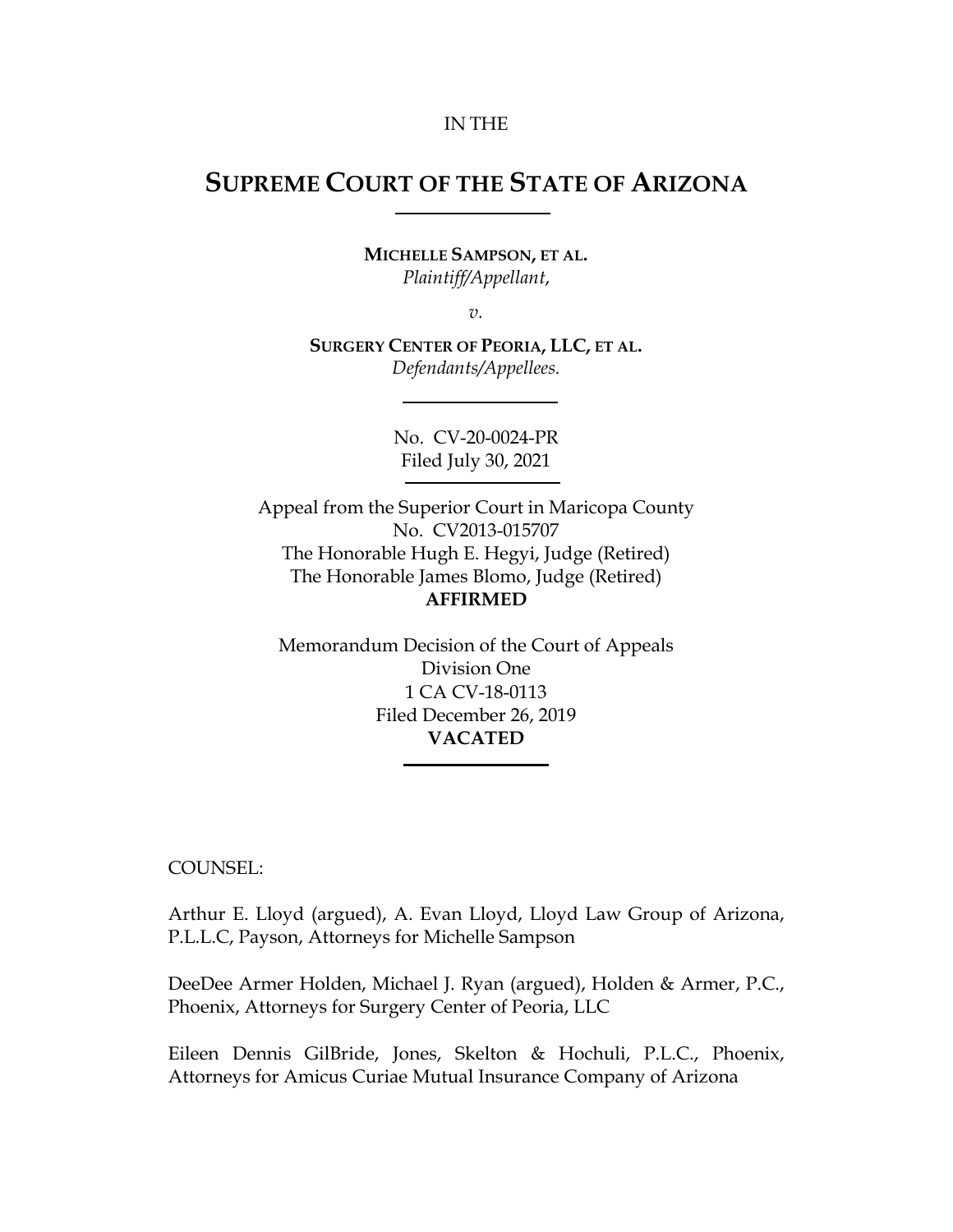Peter R. Montecuollo, Shook, Hardy & Bacon, L.L.P., Kansas City, MO; and Philip S. Goldberg, Shook, Hardy & Bacon, L.L.P., Washington, DC, Attorneys for Amicus Curiae American Medical Association and Arizona Medical Association

David L. Abney, Ahwatukee Legal Office, P.C. Phoenix, Attorney for Amicus Curiae Arizona Association for Justice/Arizona Trial Lawyers Association

 $\overline{\phantom{a}}$  , where  $\overline{\phantom{a}}$ 

JUSTICE BOLICK authored the Opinion of the Court, in which CHIEF JUSTICE BRUTINEL, VICE CHIEF JUSTICE TIMMER, and JUSTICES LOPEZ, BEENE, and MONTGOMERY joined.[\\*](#page-1-0)

 $\overline{\phantom{a}}$  , where  $\overline{\phantom{a}}$  , where  $\overline{\phantom{a}}$ 

JUSTICE BOLICK, Opinion of the Court:

**¶1** We hold today that a jury in a medical malpractice case may not be left to "infer" causation without the guidance of expert testimony where the cause of death is disputed and not obvious to an ordinary person.

#### **BACKGROUND**

**¶2** Although the legal issue on which we granted review is narrow, precise, and properly decided as a matter of law, the parties have focused primarily on disputed factual issues that are unnecessary and improper for us to resolve.<sup>[1](#page-1-1)</sup> As the case was decided in the trial court on a

<span id="page-1-0"></span>Although Justice Andrew W. Gould (Ret.) participated in the oral argument in this case, he retired before issuance of this opinion and did not take part in its drafting.

<span id="page-1-1"></span><sup>&</sup>lt;sup>1</sup> The Surgery Center did not provide a supplemental brief after we granted review. In a case with a dense and extensive record in which the sufficiency of expert testimony is at issue, it is highly advisable for a party (particularly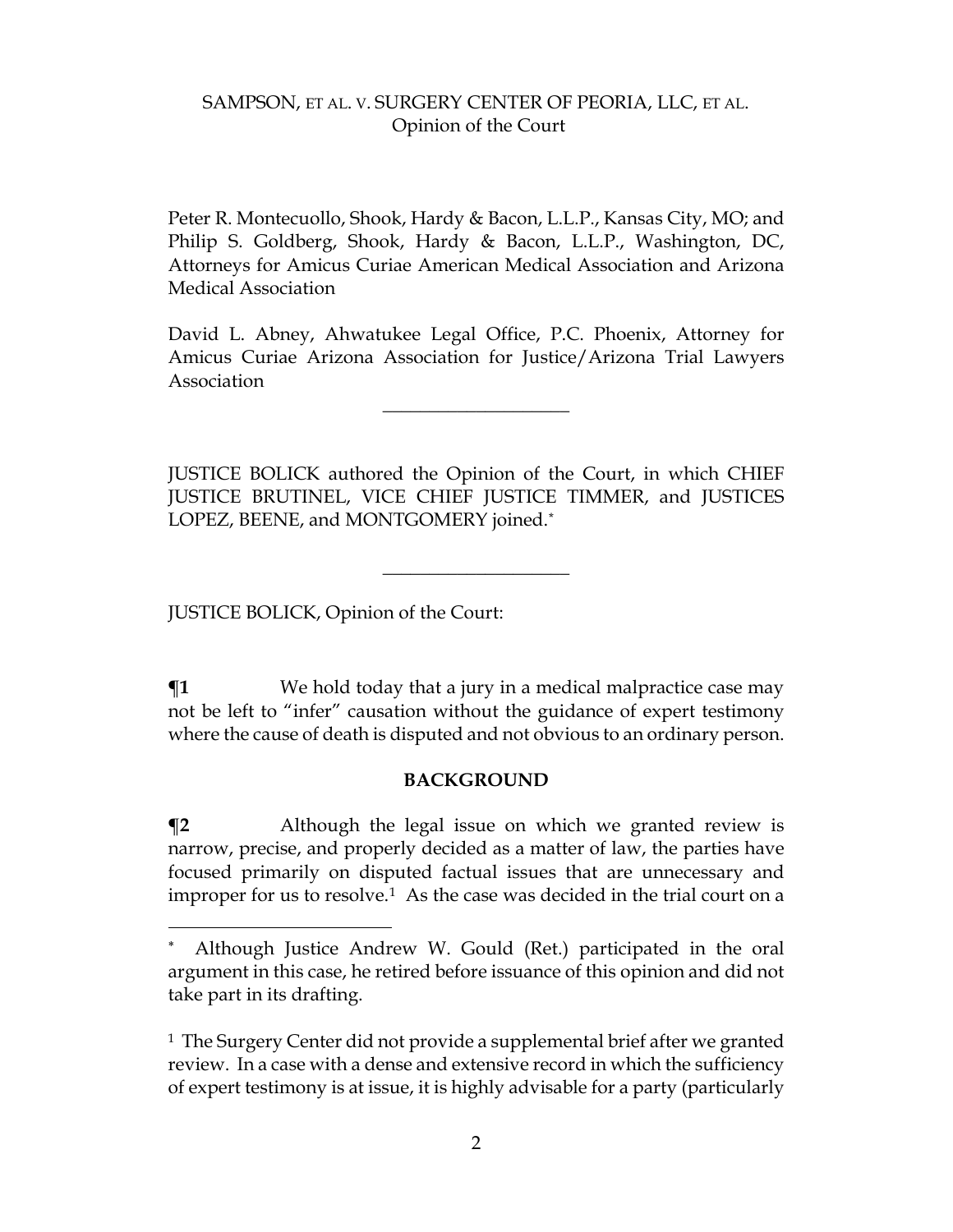motion for summary judgment, "we view the facts and reasonable inferences in the light most favorable to the non-prevailing party," *Rasor v. Nw. Hosp., LLC*, 243 Ariz. 160, 163 ¶ 11 (2017), which is the plaintiff here.

**¶3** In March 2012, Sampson took her four-year-old son, Amaré Burks, to the Surgery Center of Peoria, an outpatient surgery clinic, for a scheduled tonsillectomy and adenoidectomy. The procedure is considered routine and has an extremely low complication rate. Dr. Guido administered the general anesthesia, and Dr. Libling performed the procedure. Dr. Libling remained in the operating room with Amaré for about thirty minutes after the surgery. At that point, Amaré was sitting up and crying and was transferred to a post-operative anesthesia care unit (PACU).

**¶4** Nurse Kuchar attended Amaré in the PACU. Amaré drank apple juice and asked for a toy but, according to his mother, appeared sleepy and uncomfortable. After sixty-one minutes, Nurse Kuchar released Amaré to his mother's care. He scored eight of eight on a vitals-release test, and his condition did not appear concerning.

**¶5** Sampson took Amaré home and put him to bed. She had been told it was typical for a patient to sleep after surgery. Approximately two hours after Amaré's discharge, Sampson checked on him, and he was not breathing. Emergency personnel were unable to revive him.

**¶6** Sampson brought a wrongful death action against several defendants, including the Surgery Center and Dr. Guido. As required by A.R.S. § 12-2603, Sampson identified Dr. Greenberg as her expert witness to establish cause of death, proximate cause, and standard of care.

**¶7** In his initial affidavit, Dr. Greenberg attested that (1) one hour was insufficient to assess a pediatric patient for discharge and that three hours was appropriate, especially for a child with a history of sleep apnea; (2) the anesthesiologist fell below the standard of care by discharging Amaré before that time and Amaré's death could have been prevented with longer observation in the PACU; and (3) Amaré died from being rendered unable to breathe from the after-effects of surgery and anesthesia, as his

the party that lost in the court of appeals) to accept our invitation to further brief the specific questions on which we granted review.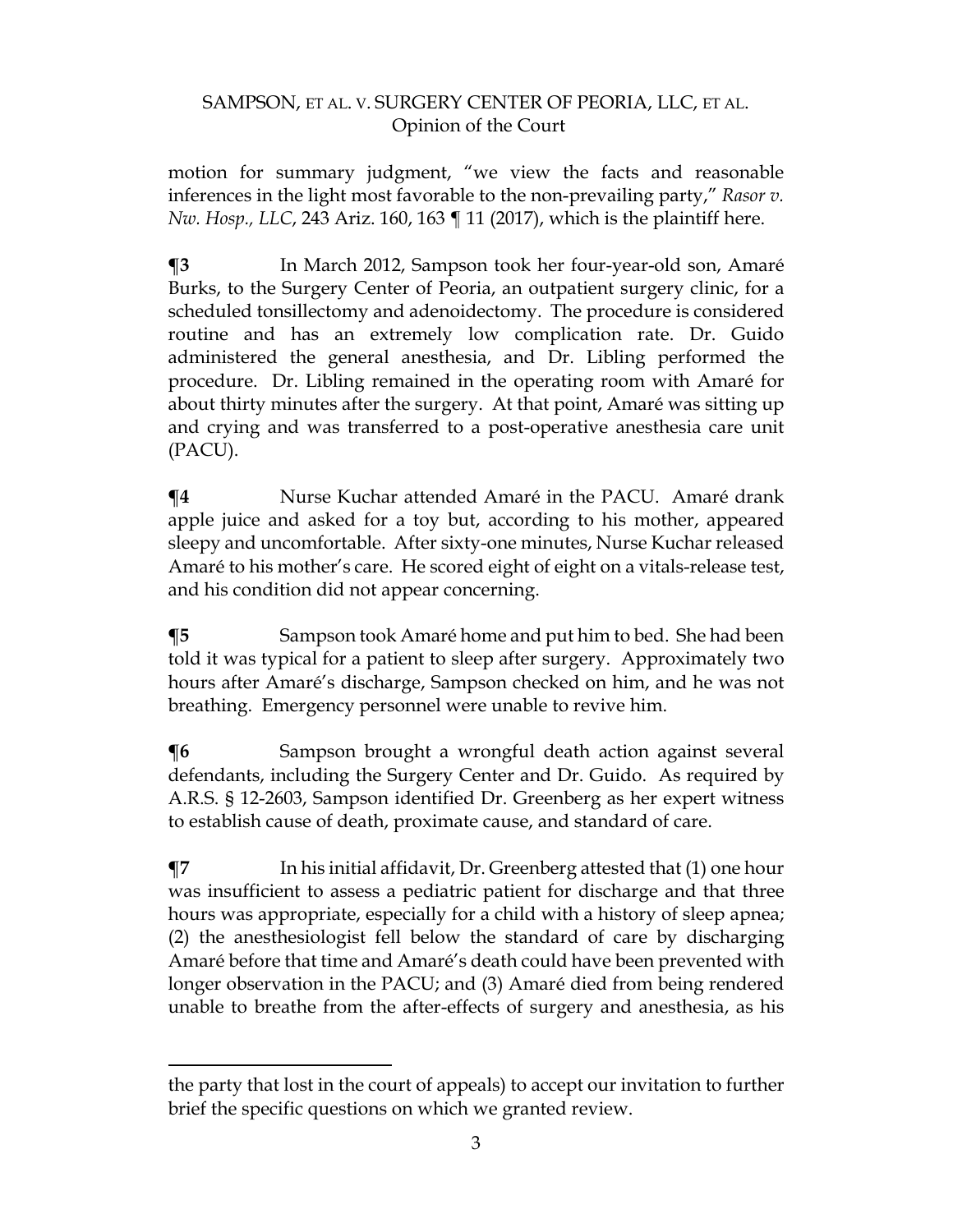pharyngeal tissues were swollen and obstructed his upper airway, and the residual effects of anesthesia did not allow him to awaken to overcome the obstruction. In his deposition, Dr. Greenberg opined that the standard of care required between one and three hours of observation before release.

**¶8** The Surgery Center and Dr. Guido filed motions for partial summary judgment, contending that expert testimony did not establish that their actions proximately caused Amaré's death. At oral argument, Sampson's counsel argued that Dr. Greenberg's standard-of-care testimony was sufficient to establish causation. Pressed by the trial court to identify the expert opinion to that effect, counsel acknowledged that ordinarily a plaintiff must prove the causal connection through expert testimony "unless the connection is readily apparent to the trier of fact. And that's my contention, that this is obvious."

**¶9** The trial court granted partial summary judgment for the Surgery Center and Dr. Guido, finding that Dr. Greenberg's testimony failed to state a causal connection between the Surgery Center's actions and omissions and Amaré's death, and that whether Amaré would have survived with longer observation involved "matters committed to the expertise of medical practitioners, and well beyond the ken of the average juror." The court later entered final judgment against Sampson, and she appealed.

 $\P$ **10** The court of appeals reversed as to the Surgery Center. *Sampson v. Surgery Ctr. of Peoria*, *LLC*, No. 1 CA-CV 18-0113, 2019 WL 7187252, at \*1 (Ariz. App. Dec. 26, 2019) (mem. decision). Applying *Barrett v. Harris*, 207 Ariz. 374, 378 ¶ 12 (App. 2004), the court articulated the baseline principle that "[c]ausation in a medical malpractice action must be proved by expert testimony unless the connection between the conduct and the injury is readily apparent." *Sampson*, 2019 WL 7187252, at \*2 ¶ 9. The court concluded that "[w]hile expert testimony on causation is often necessary, we perceive no such necessity here." *Id.* at \*4 ¶ 14. Acknowledging that Dr. Greenberg's testimony was "varying widely" between one to three hours of observation, the court determined that "a reasonable jury could nonetheless find that the standard of care for observation was three hours." *Id.* at \*3 ¶ 13. If it did, the jury "could properly infer that the early discharge was the probable cause of Amare's death." *Id.*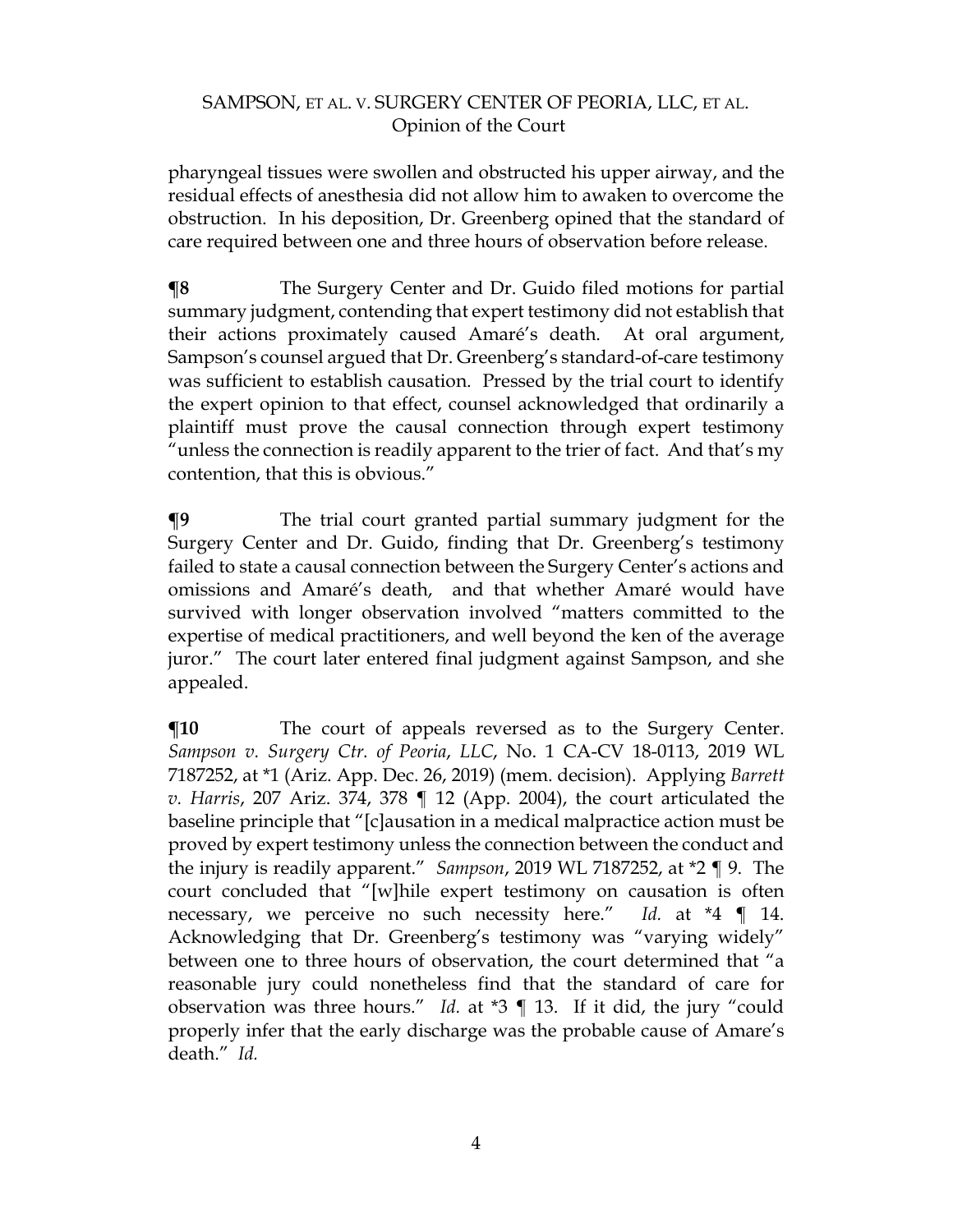**¶11** We granted review to determine whether the court of appeals erred by holding that the jury could properly infer proximate cause under the facts presented.[2](#page-4-0) Whether expert testimony regarding causation is required in a medical malpractice case is a recurring issue of statewide importance. We have jurisdiction under article 6, section 5(3) of the Arizona Constitution.

#### **DISCUSSION**

**¶12** "Apart from issues of statutory interpretation, which we review de novo, we review trial court determinations of expert qualifications for an abuse of discretion." *Rasor*, 243 Ariz. at 163 ¶ 11 (quoting *Baker v. Univ. Physicians Healthcare*, 231 Ariz. 379, 387 ¶ 30 (2013)).

**¶13** In Arizona medical malpractice cases, causation must be established by competent expert testimony, and the narrow exception is that a jury may infer such causation if malpractice is "readily apparent." *Id.* at 166 ¶ 32; *see also Seisinger v. Siebel*, 220 Ariz. 85, 94 ¶ 33 (2009) (noting that, absent expert testimony, plaintiff could not meet the burden of production under the common law "except when it was 'a matter of common knowledge . . . that the injury would not ordinarily have occurred if due care had been exercised'") (quoting *Falcher v. Saint Luke's Hosp. Med. Ctr.*, 19 Ariz. App. 247, 250 (1973)). As the court of appeals here departed from that standard to allow a jury to determine causation based on speculation built upon inference, we reverse its decision.

 $\P$ **14** A plaintiff establishes medical malpractice by proving that (1) "[t]he health care provider failed to exercise that degree of care, skill and learning expected of a reasonable, prudent health care provider in the profession or class to which he belongs within the state acting in the same or similar circumstances," and (2) "[s]uch failure was a proximate cause of the injury." A.R.S. § 12-563. The second requirement is at issue here.

**¶15** Regarding causation, a plaintiff must show "a natural and continuous sequence of events stemming from the defendant's act or omission, unbroken by any efficient intervening cause, that produces an injury, in whole or in part, and without which the injury would not have

<span id="page-4-0"></span><sup>&</sup>lt;sup>2</sup> We improvidently granted review of whether Dr. Greenberg was qualified to establish the standard of care for Nurse Kuchar. That issue was neither before the trial court nor the court of appeals, and we therefore dismiss review of that question.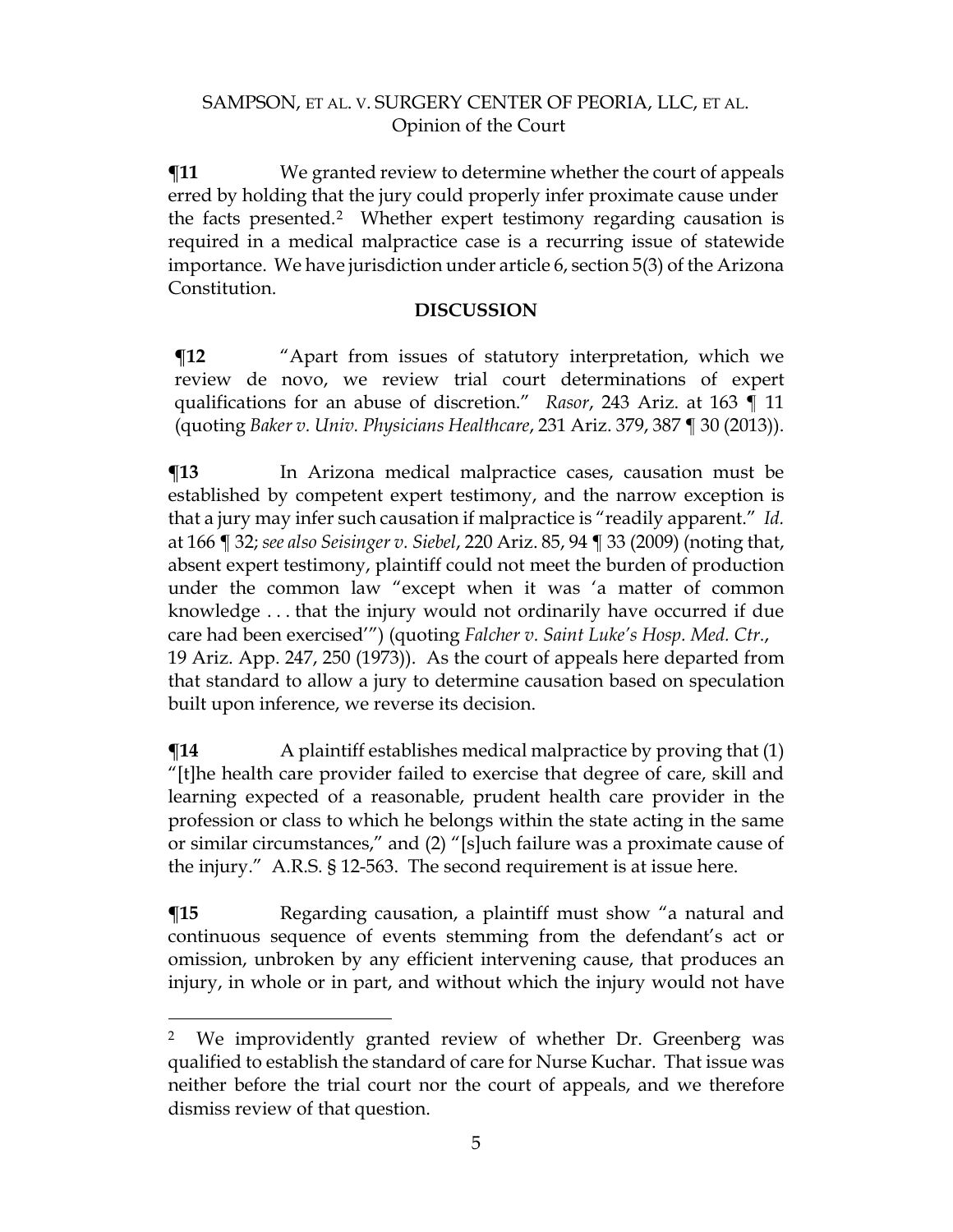occurred." *Barrett*, 207 Ariz. at 378 ¶ 11. Moreover, a plaintiff must show that causation is probable, not merely speculative. *Robertson v. Sixpence Inns of Am., Inc.*, 163 Ariz. 539, 546 (1990).

 $\P$ **16** As medicine in general and, more specifically, advanced medical techniques involve extensive professional training, in most instances the applicable standard of care, and the probable consequences of failing to meet that standard, are beyond ordinary lay knowledge. Therefore, in a medical malpractice case, "the standard of care normally must be established by expert medical testimony." *Seisinger*, 220 Ariz. at 94 ¶ 33. Thereafter, "[t]o establish the requisite causal connection, the plaintiff's expert is generally required to testify as to *probable* causes of the plaintiff's injury." *Benkendorf v. Advanced Cardiac Specialists Chartered*, 228 Ariz. 528, 530 ¶ 8 (App. 2012). This Court has recognized that "the requirement of expert testimony in a medical malpractice action is a substantive component of the common law governing this tort action," *Seisinger*, 220 Ariz. at 95 ¶ 38, and that "failure to produce such a witness results in judgment for the defendant," *id.* at 94 ¶ 35.

 $\P$ **17** Here, the plaintiff satisfied the first requirement of § 12-563 by providing a competent expert witness, Dr. Greenberg, who opined that Surgery Center and Dr. Guido fell below the requisite standard of care. However, he equivocated over the applicable standard, providing a range from one hour of post-operative observation, which the Surgical Center satisfied, to up to three hours, which it did not. More significantly, Dr. Greenberg did not opine that insufficient observation was the probable proximate cause of Amaré's death. Rather, he opined that greater observation "could have" allowed Surgery Center personnel to resuscitate Amaré.

 $\P$ **18** Acknowledging the "deficits and contraindications" in Dr. Greenberg's testimony, the court of appeals nonetheless concluded that if the jury "were to agree that the standard of care was breached as to time, then no expert evidence would be necessary to permit it to infer that a discharge in violation of that standard was the probable cause of a death that occurred within the time the child should have been observed under the standard of care." *Sampson*, 2019 WL 7187252, at \*3–4 ¶¶ 13–14. In other words, a jury may infer causation even where the expert could not, or would not, state a precise standard of care nor state that the Surgery Center's deficiency in adhering to the standard of care was the probable proximate cause of the death.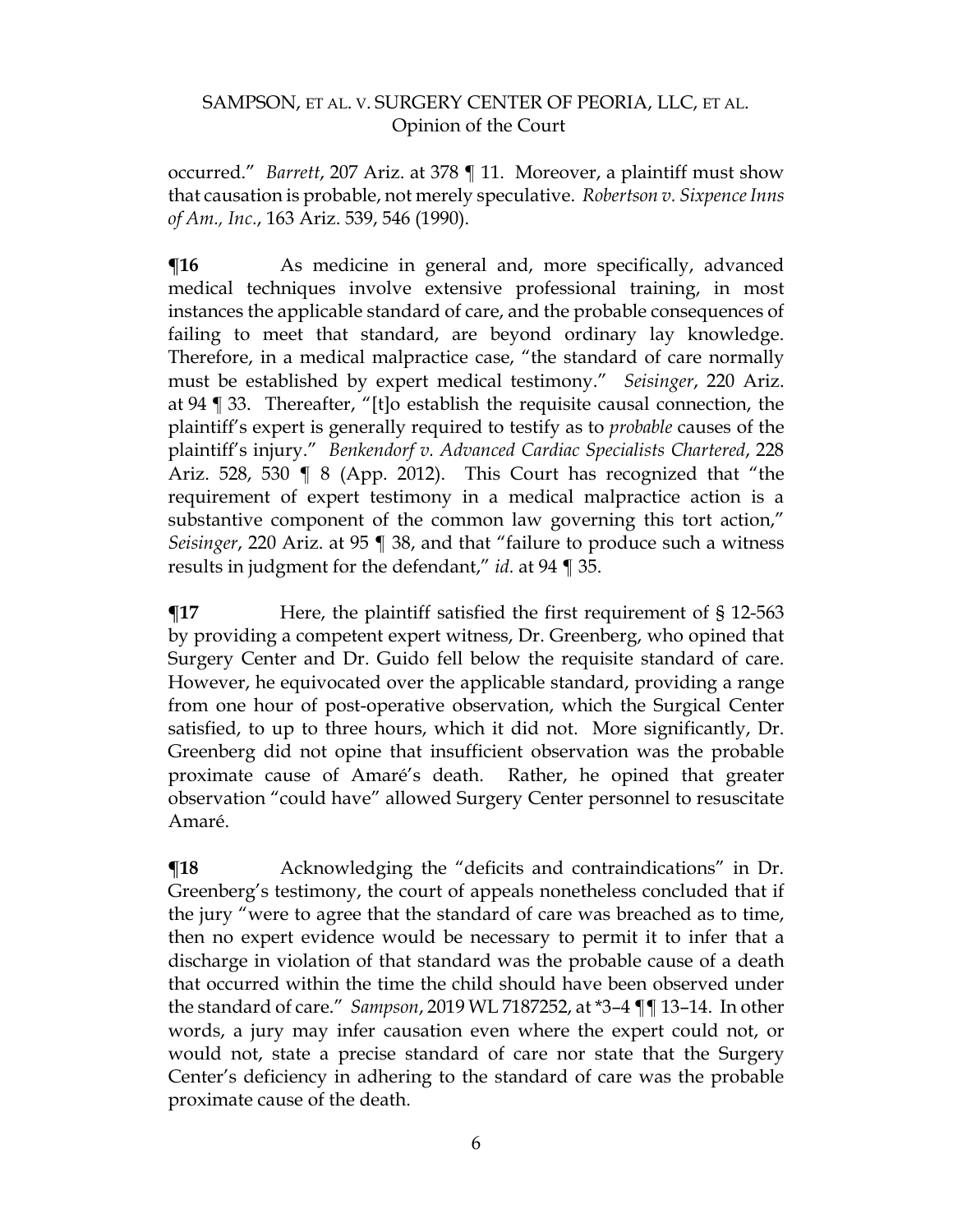**The Term** Causation by inference is far more limited than the court of appeals recognized. The standard of care must be established by expert medical testimony "[u]nless malpractice is grossly apparent," *Rasor*, 243 Ariz. at 163 ¶ 12, and expert causation testimony is necessary unless causation is "readily apparent to the jury on the facts," *id.* at 166 ¶ 32. In a case where the standard of care or the cause of death is disputed on a matter requiring medical knowledge to resolve, it is difficult, if not impossible, to imagine a situation where lay jurors, untrained in medicine or medical procedure, could properly determine liability absent expert guidance. *See, e.g.*, *W. Bonded Prods. v. Indus. Comm'n of Ariz.*, 132 Ariz. 526, 527 (App. 1982) ("A lay person does not possess the knowledge necessary to make an accurate diagnosis or to describe a condition's etiology. Even a logical interpretation of events surrounding the . . . incident . . . , when made by a layman, is no more than speculation.").

**¶20** A case comparison is instructive. *Morrison v. Acton*, which involved a dentist who left a piece of metal imbedded in a patient's jawbone that subsequently resulted in severe injury, is a classic example of a case where a jury could properly infer that the dentist's negligence was the proximate cause. 68 Ariz. 27, 33 (1948). By contrast, *Spielman v. Industrial Commission of Arizona* involved an injury related to multiple surgeries, in which "[l]ay logic alone" could not determine the relationship between the surgeries and injury. 163 Ariz. 493, 497 (App. 1989). When the expert failed to commit to a causation opinion, the court held that the proper result was dismissal. *Id.* at 496–97.

**¶21** In this case, expert testimony establishing causation was essential. Disagreement existed even over the cause of Amaré's death. Whereas the autopsy report stated that Amaré died from a "disseminated Strep Group A" infection, Dr. Greenberg opined he died from a "swollen and obstructed upper airway" combined with his inability "to breathe from the after-effects of surgery and anesthesia." Given that even the medical experts did not agree on the cause of death, it is unrealistic to conclude, as the court of appeals did, that a jury "could properly infer that the early discharge was the probable cause of Amare's death." *Sampson*, 2019 WL 7187252, at \*3 ¶ 13.

**¶22** As the trial court observed, even if Dr. Greenberg's testimony established that three hours of observation constituted the standard of care, "lay jurors are not competent to determine that Amare' would have